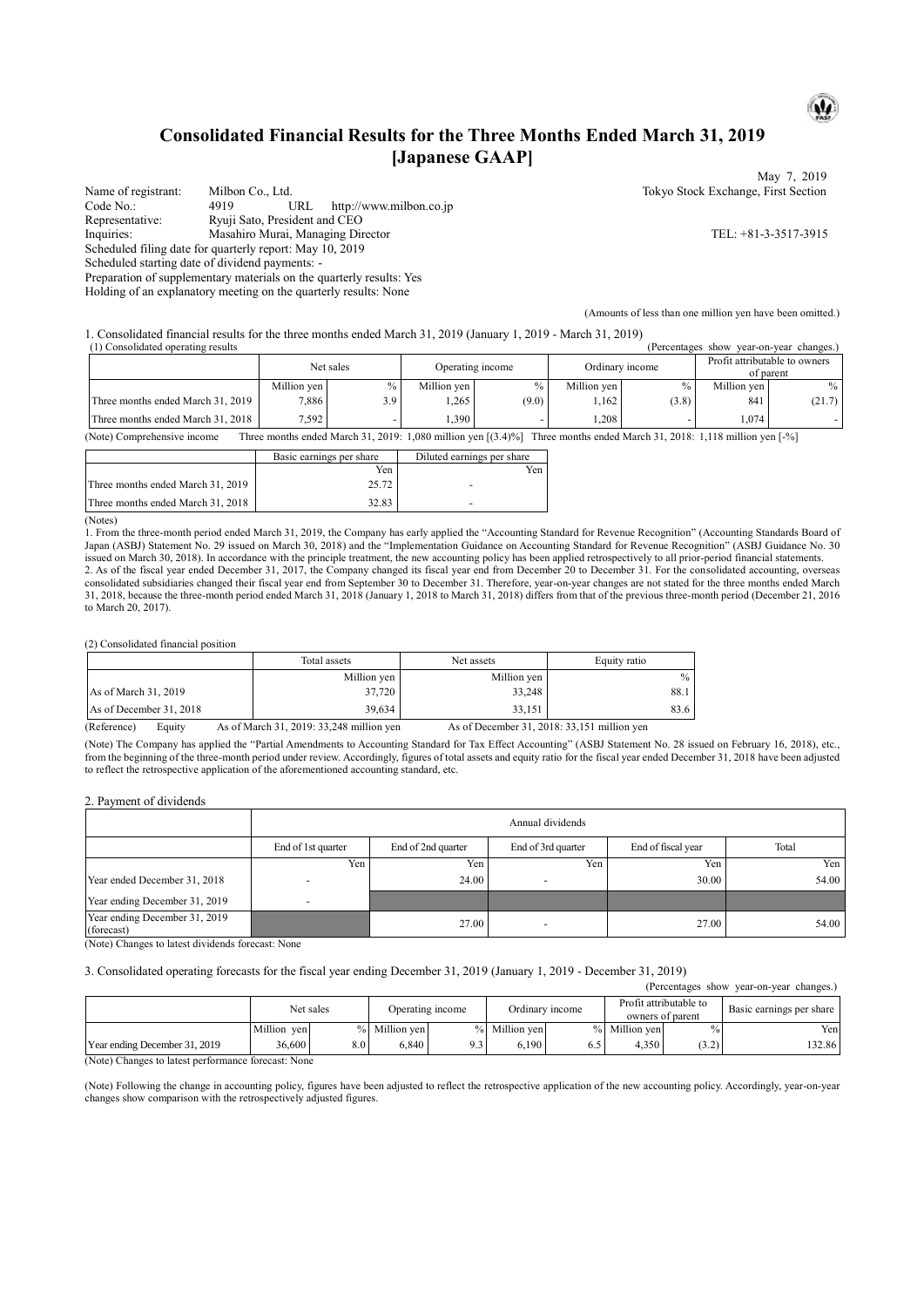\*Notes

- (1) Significant changes in subsidiaries during the period
	- (changes in specified subsidiaries resulting in the change in the scope of consolidation) : None New: 0 companies (Company name: ) Exclude: 0 companies (Company name: )

(2) Application of accounting methods specific to the preparation of quarterly consolidated financial statements: No

#### (3) Changes in accounting policies, changes in accounting estimates and retrospective restatements

- 1) Changes in accounting policies due to amendment to the accounting standards, etc. : None<br>Changes in accounting policies other than those in 1) above : Yes 2) Changes in accounting policies other than those in 1) above
- 3) Changes in accounting estimates : None
- 4) Retrospective restatements : None

(4) Number of shares issued (common stock)

1) Number of shares issued at the end of the period (including treasury shares) 2) Number of treasury shares at the end of the period

| As of<br>March 31, 2019              | 33,117,234 shares | As of<br>December 31, 2018           | 33,117,234 shares |
|--------------------------------------|-------------------|--------------------------------------|-------------------|
| As of<br>March 31, 2019              | 377,680 shares    | As of<br>December 31, 2018           | 377,460 shares    |
| Three months ended<br>March 31, 2019 | 32,739,664 shares | Three months ended<br>March 31, 2018 | 32,740,412 shares |

3) Average number of shares during the period

\*These financial statements are not subject to the review of the quarterly financial statements by a certified public accountant or an audit corporation.

\*Explanation on the appropriate use of operating forecasts and other special instructions

Operating forecasts and other statements regarding the future presented in these materials are based on information currently available and certain assumptions deemed to be reasonable, and actual performance may differ substantially due to various factors.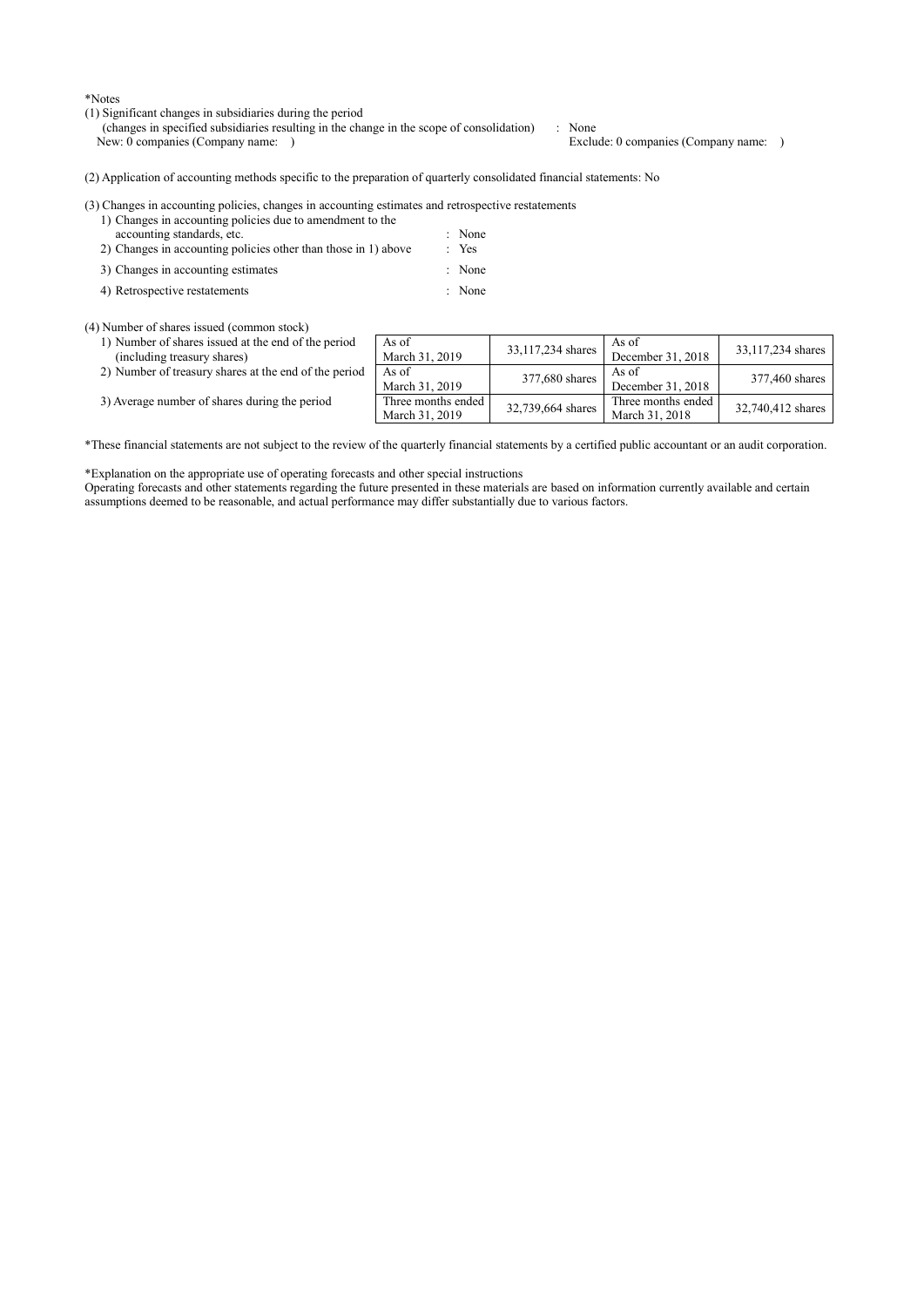# Contents of supplementary materials

|     |                                                                                                   | $\overline{c}$          |
|-----|---------------------------------------------------------------------------------------------------|-------------------------|
| (1) |                                                                                                   | $\overline{2}$          |
| (2) |                                                                                                   | 3                       |
| (3) |                                                                                                   | $\overline{\mathbf{3}}$ |
|     |                                                                                                   | $\overline{4}$          |
| (1) |                                                                                                   | $\overline{4}$          |
| (2) | Quarterly Consolidated Statements of Earnings and Consolidated Statements of Comprehensive Income | 6                       |
|     | Quarterly Consolidated Statements of Earnings                                                     |                         |
|     |                                                                                                   | 6                       |
|     | Quarterly Consolidated Statements of Comprehensive Income                                         |                         |
|     |                                                                                                   | 7                       |
| (3) |                                                                                                   | 8                       |
|     |                                                                                                   | 8                       |
|     |                                                                                                   | 8                       |
|     |                                                                                                   | 8                       |
|     |                                                                                                   | 8                       |
|     |                                                                                                   | 8                       |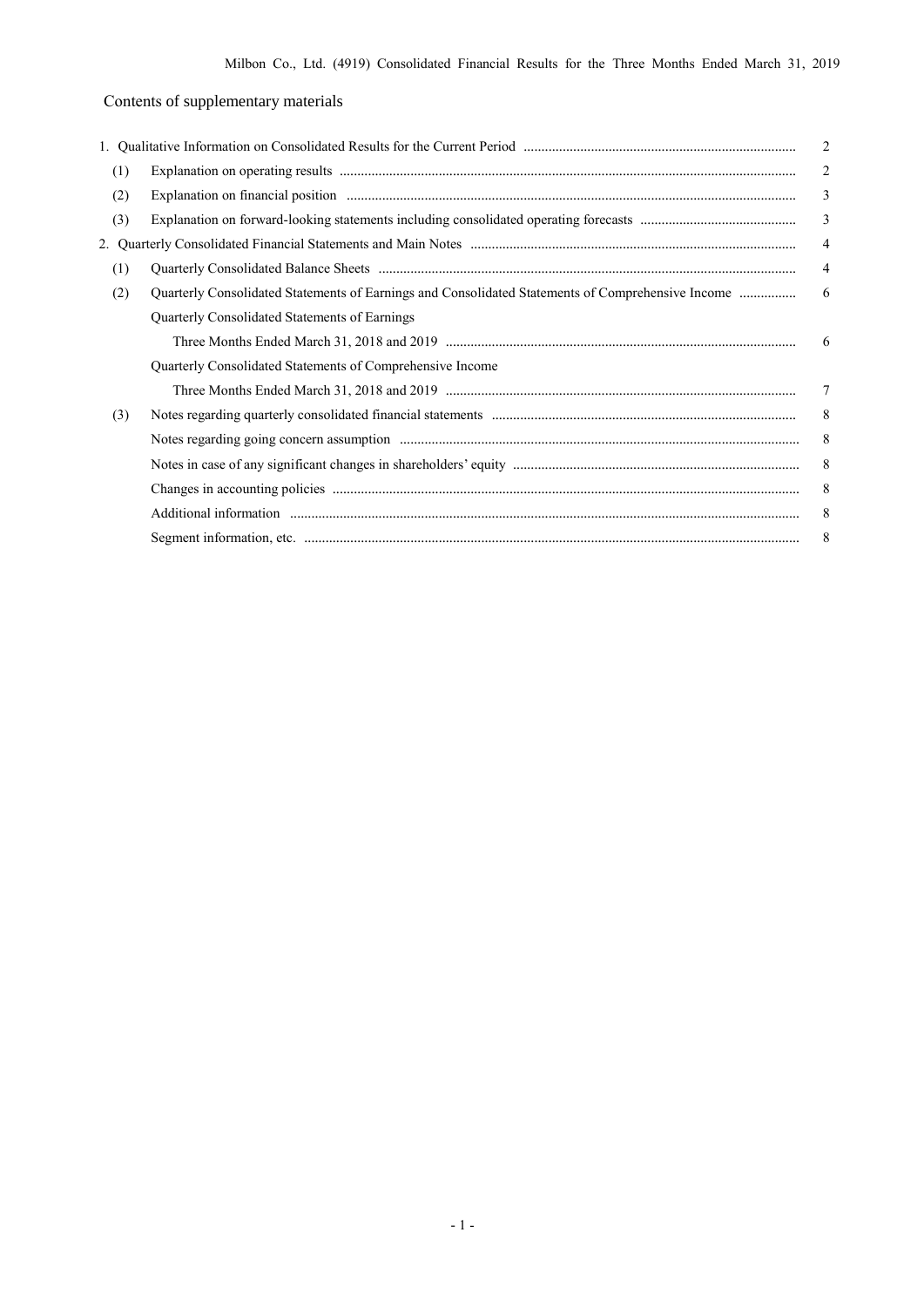#### 1. Qualitative Information on Consolidated Results for the Current Period

(1) Explanation on operating results

During the three-month period ended March 31, 2019, the Japanese economy continued on a moderate recovery trend amid improvement in the employment and income environment; however, there were signs of weakness in some areas of exports and production. The global economy is also generally on a recovery trend, while there are concerns about the impact on various countries' economies due to prolonged trade friction between the U.S. and China and the Brexit issue. The operating environment in the beauty industry remains severe, as it has become a challenge to recruit and retain human resources due to the impact of population movements.

Amid this environment, the Milbon Group is working with salons premised on the goal of "promoting the NEXT 100 by supporting 'the creation of salons where human resources development is well established,' where personnel are nurtured and retained, and creating 'lifetime beauty salons' by training beauty partners who fulfill lifetime beauty for women."

Consolidated net sales during the three-month period ended March 31, 2019 amounted to 7,886 million yen (up 3.9% year on year). This was mainly due to strong performance in the hair care product category, including steady progress in salons by the "milbon" brand targeting the global market, in addition to continued substantial growth for the fashion color Ordeve Addicthy in the hair coloring product category. In overseas markets, the East Asian region, mainly South Korea and China, performed steadily.

Operating income was 1,265 million yen (down 9.0% year on year), ordinary income was 1,162 million yen (down 3.8% year on year), and profit attributable to owners of parent was 841 million yen (down 21.7% year on year). The decline in income was primarily due to recording of 305 million yen in gain on sales of investment securities due to sales of cross-held shares, etc., and recording of 209 million yen as difference from estimated value of sales returns for the previous version of Aujua in the first quarter of the previous fiscal year.

The Company has applied the "Accounting Standard for Revenue Recognition" (ASBJ Statement No. 29 issued on March 30, 2018) and the "Implementation Guidance on Accounting Standard for Revenue Recognition" (ASBJ Guidance No. 30 issued on March 30, 2018) from the three-month period under review. Regarding the application of the Accounting Standard for Revenue Recognition, etc., the new accounting policy has been applied retrospectively to all prior-period financial statements, in accordance with the principle treatment as set forth in Paragraph 84 of the Accounting Standard for Revenue Recognition.

Breakdown of net sales by product category and breakdown of net sales into domestic and overseas sales are shown below:

|                         |                                      |              |                                      |              |                        | (Unit: Million yen) |
|-------------------------|--------------------------------------|--------------|--------------------------------------|--------------|------------------------|---------------------|
| Product category        | Three months ended<br>March 31, 2018 |              | Three months ended<br>March 31, 2019 |              | Increase<br>(decrease) | Year-on-year        |
|                         | Amount                               | Ratio $(\%)$ | Amount                               | Ratio $(\%)$ | amount                 | change $(\% )$      |
| Hair care products      | 4,358                                | 57.4         | 4,323                                | 54.8         | (34)                   | (0.8)               |
| Hair coloring products  | 2,848                                | 37.5         | 3,175                                | 40.2         | 326                    | 11.5                |
| Permanent wave products | 341                                  | 4.5          | 337                                  | 4.3          | (3)                    | (1.1)               |
| Others                  | 44                                   | 0.6          | 50                                   | 0.7          | 5                      | 12.1                |
| Total                   | 7,592                                | 100.0        | 7,886                                | 100.0        | 293                    | 3.9                 |

[Breakdown of consolidated net sales by product category]

[Breakdown of net sales into domestic and overseas sales]

|                |                                      |              |                                      |              |                        | (Unit: Million yen) |
|----------------|--------------------------------------|--------------|--------------------------------------|--------------|------------------------|---------------------|
|                | Three months ended<br>March 31, 2018 |              | Three months ended<br>March 31, 2019 |              | Increase<br>(decrease) | Year-on-year        |
|                | Amount                               | Ratio $(\%)$ | Amount                               | Ratio $(\%)$ | amount                 | change $(\%)$       |
| Domestic sales | 6,282                                | 82.7         | 6,428                                | 81.5         | 145                    | 2.3                 |
| Overseas sales | 1,310                                | 17.3         | 1,458                                | 18.5         | 148                    | 11.3                |
| Total          | 7,592                                | 100.0        | 7,886                                | 100.0        | 293                    | 3.9                 |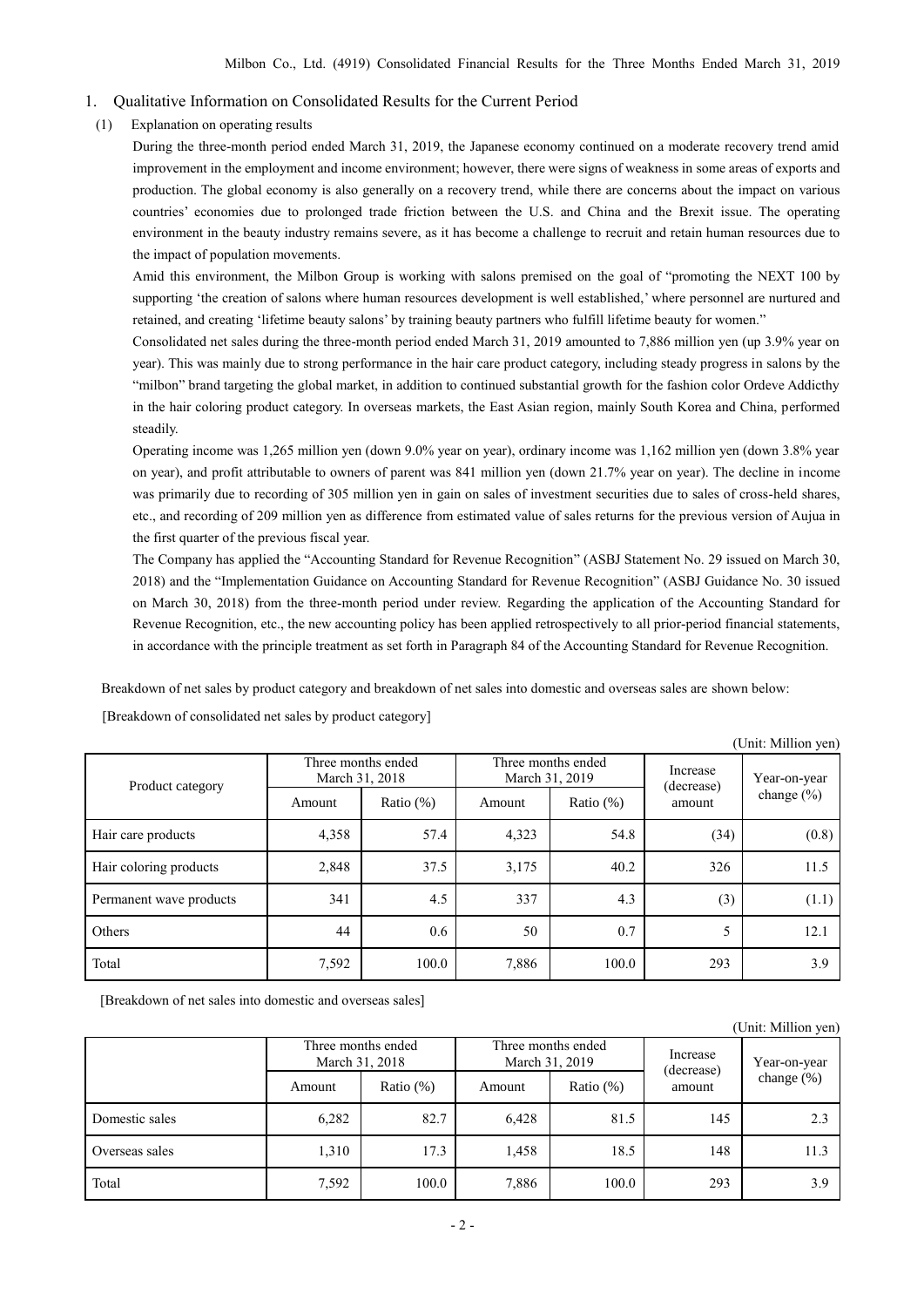### (2) Explanation on financial position

Total assets at the end of the three-month period ended March 31, 2019 decreased by 1,914 million yen compared to the end of the previous fiscal year to 37,720 million yen.

Current assets decreased by 2,101 million yen compared to the end of the previous fiscal year to 16,729 million yen. This was mainly due to the 2,932 million yen decrease in cash and deposits, the 320 million yen decrease in notes and accounts receivable - trade, the 915 million yen increase in merchandise and finished goods and the 191 million yen increase in raw materials and supplies.

Non-current assets increased by 187 million yen compared to the end of the previous fiscal year to 20,991 million yen. This was mainly due to the 311 million yen increase in investment securities attributable to factors such as higher prices of listed stocks.

Current liabilities decreased by 1,964 million yen compared to the end of the previous fiscal year to 4,380 million yen. This was mainly due to the 1,390 million yen decrease in income taxes payable, the 680 million yen decrease in accounts payable - other and the 378 million yen increase in accounts payable - trade.

Non-current liabilities decreased by 46 million yen compared to the end of the previous fiscal year to 91 million yen.

Net assets increased by 96 million yen compared to the end of the previous fiscal year to 33,248 million yen. This was mainly due to the 206 million yen increase in valuation difference on available-for-sale securities attributable to factors such as higher prices of listed stocks and the 140 million yen decrease in retained earnings.

As a result, the equity ratio changed from 83.6% at the end of the previous fiscal year to 88.1%. Net assets per share based on the total outstanding shares as of the end of the period under review increased from 1,012.58 yen per share at the end of the previous fiscal year to 1,015.55 yen per share.

The Company has applied the "Partial Amendments to Accounting Standard for Tax Effect Accounting" (ASBJ Statement No. 28 issued on February 16, 2018), etc., from the beginning of the three-month period under review. Accordingly, for the explanation on financial position, comparisons have been made with figures at the end of the previous fiscal year after retrospectively applying the standard, etc.

#### (3) Explanation on forward-looking statements including consolidated operating forecasts

In terms of the full-year forecast there are no changes to the previous consolidated operating forecasts, which were announced on February 13, 2019.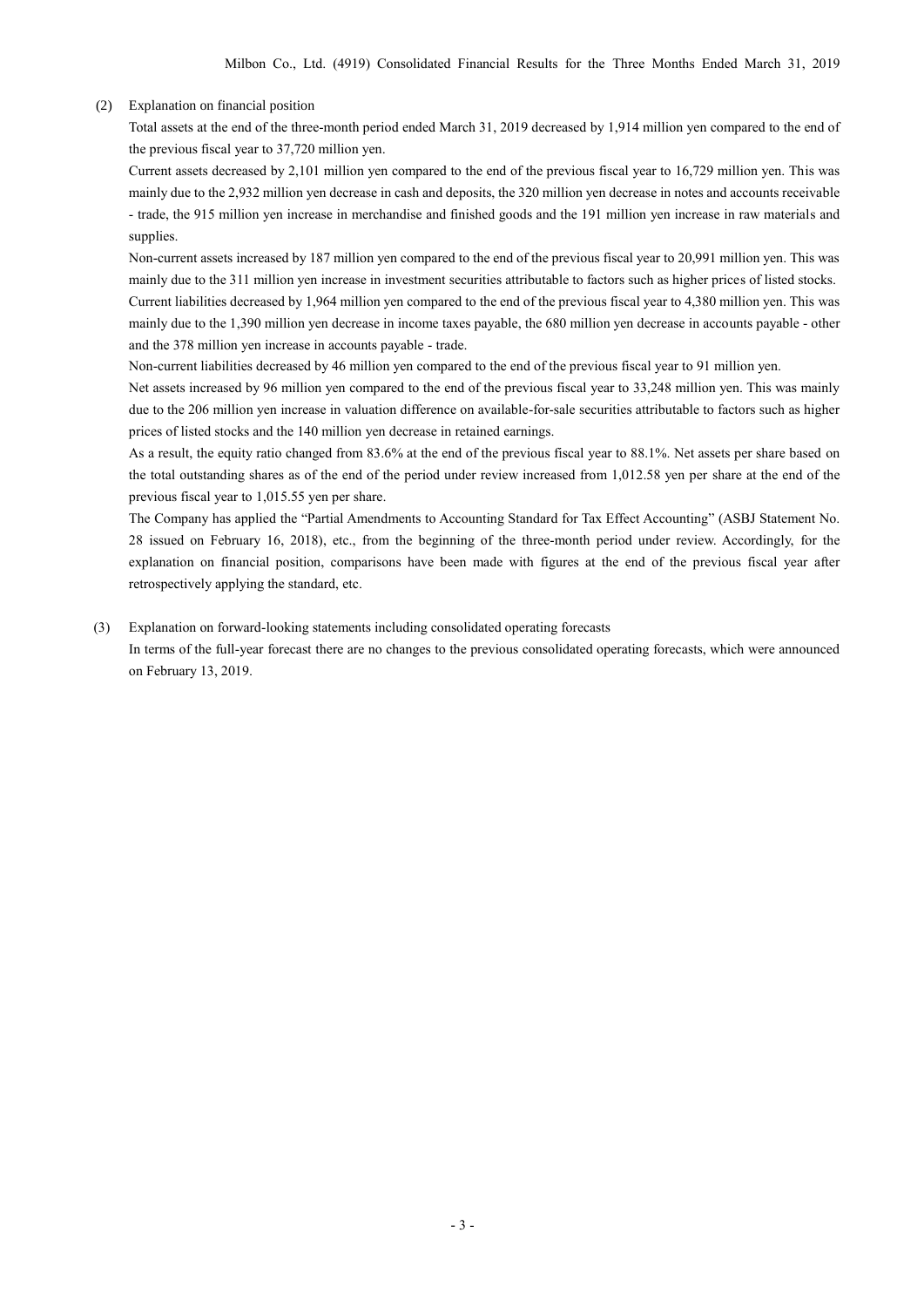### 2. Quarterly Consolidated Financial Statements and Main Notes

(1) Quarterly Consolidated Balance Sheets

|                                        |                           | (Thousand yen)               |
|----------------------------------------|---------------------------|------------------------------|
|                                        | Previous Fiscal Year      | <b>Current First Quarter</b> |
|                                        | (As of December 31, 2018) | (As of March 31, 2019)       |
| Assets                                 |                           |                              |
| Current assets                         |                           |                              |
| Cash and deposits                      | 9,778,129                 | 6,845,680                    |
| Notes and accounts receivable - trade  | 3,875,865                 | 3,555,079                    |
| Merchandise and finished goods         | 3,643,382                 | 4,558,790                    |
| Work in process                        | 39,687                    | 94,704                       |
| Raw materials and supplies             | 1,140,083                 | 1,331,815                    |
| Other                                  | 410,547                   | 388,584                      |
| Allowance for doubtful accounts        | (56, 335)                 | (44,987)                     |
| Total current assets                   | 18,831,359                | 16,729,667                   |
| Non-current assets                     |                           |                              |
| Property, plant and equipment          |                           |                              |
| Buildings and structures, net          | 6,651,355                 | 6,588,920                    |
| Machinery, equipment and vehicles, net | 2,107,722                 | 2,130,712                    |
| Land                                   | 5,028,467                 | 5,030,469                    |
| Construction in progress               | 13,830                    | 65,123                       |
| Other, net                             | 540,072                   | 619,856                      |
| Total property, plant and equipment    | 14,341,447                | 14,435,081                   |
| Intangible assets                      | 987,821                   | 1,030,168                    |
| Investments and other assets           |                           |                              |
| Investment securities                  | 4,147,992                 | 4,459,972                    |
| Deferred tax assets                    | 324,909                   | 39,968                       |
| Other                                  | 1,049,684                 | 1,074,319                    |
| Allowance for doubtful accounts        | (48,272)                  | (48,272)                     |
| Total investments and other assets     | 5,474,314                 | 5,525,988                    |
| Total non-current assets               | 20,803,583                | 20,991,238                   |
| <b>Total assets</b>                    | 39,634,942                | 37,720,905                   |
| Liabilities                            |                           |                              |
| <b>Current liabilities</b>             |                           |                              |
| Accounts payable - trade               | 865,878                   | 1,244,709                    |
| Accounts payable - other               | 2,376,675                 | 1,696,441                    |
| Income taxes payable                   | 1,585,720                 | 194,738                      |
| Provision for bonuses                  | 419,922                   | 356,292                      |
| Other                                  | 1,097,287                 | 888,629                      |
| Total current liabilities              | 6,345,484                 | 4,380,811                    |
| Non-current liabilities                |                           |                              |
| Net defined benefit liability          | 57,243                    | 11,028                       |
| Other                                  | 80,417                    | 80,417                       |
| Total non-current liabilities          | 137,660                   | 91,446                       |
| <b>Total liabilities</b>               | 6,483,145                 | 4,472,258                    |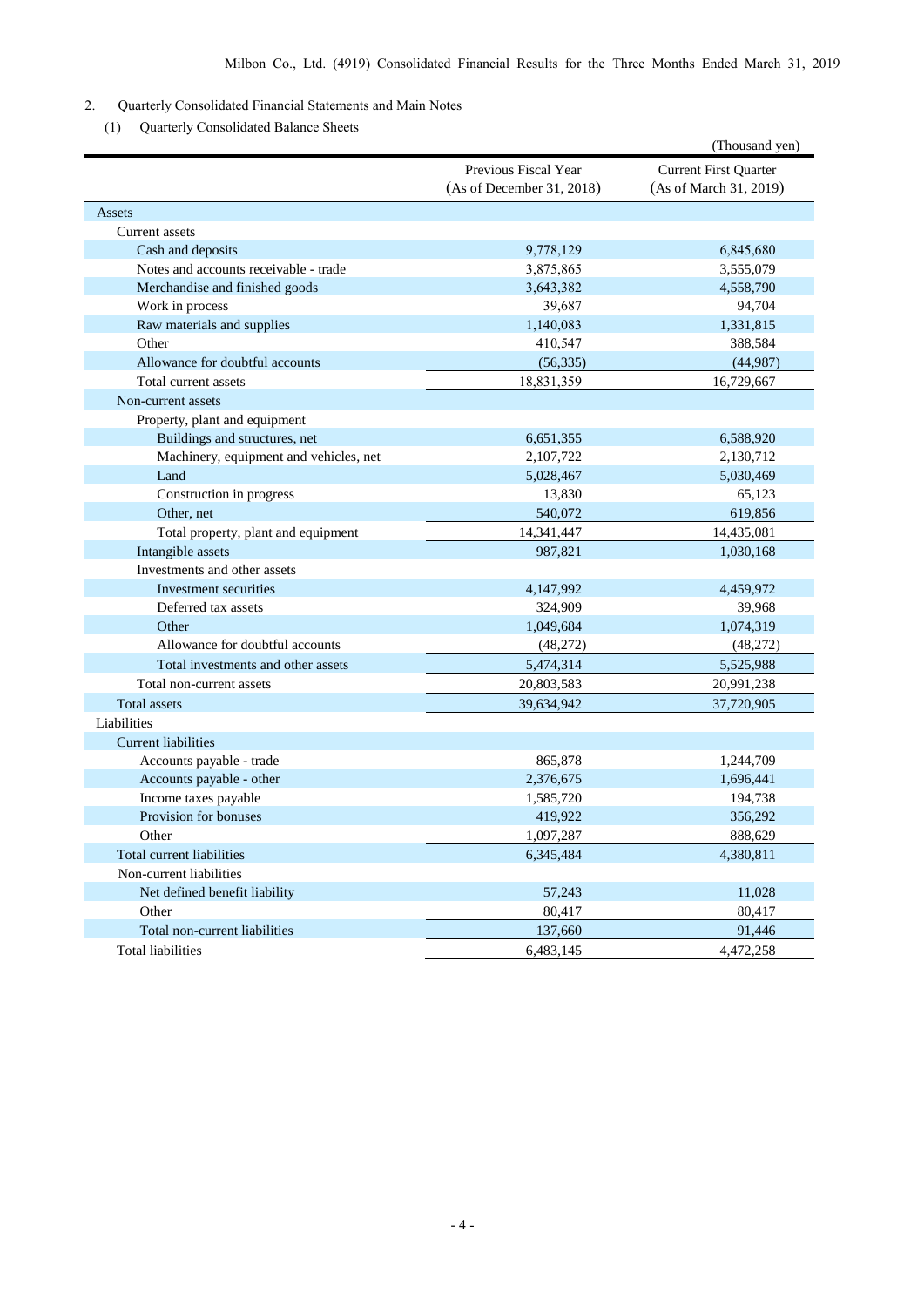|                                                          |                                                   | (Thousand yen)                                         |
|----------------------------------------------------------|---------------------------------------------------|--------------------------------------------------------|
|                                                          | Previous Fiscal Year<br>(As of December 31, 2018) | <b>Current First Quarter</b><br>(As of March 31, 2019) |
| Net assets                                               |                                                   |                                                        |
| Shareholders' equity                                     |                                                   |                                                        |
| Capital stock                                            | 2,000,000                                         | 2,000,000                                              |
| Capital surplus                                          | 200,613                                           | 200,613                                                |
| Retained earnings                                        | 30,614,693                                        | 30,474,500                                             |
| Treasury shares                                          | (558, 811)                                        | (559, 829)                                             |
| Total shareholders' equity                               | 32,256,496                                        | 32,115,284                                             |
| Accumulated other comprehensive income                   |                                                   |                                                        |
| Valuation difference on available-for-sale<br>securities | 859,702                                           | 1,066,185                                              |
| Foreign currency translation adjustment                  | 264,024                                           | 281,552                                                |
| Remeasurements of defined benefit plans                  | (228, 425)                                        | (214, 374)                                             |
| Total accumulated other comprehensive income             | 895,301                                           | 1,133,363                                              |
| Total net assets                                         | 33,151,797                                        | 33,248,647                                             |
| Total liabilities and net assets                         | 39,634,942                                        | 37,720,905                                             |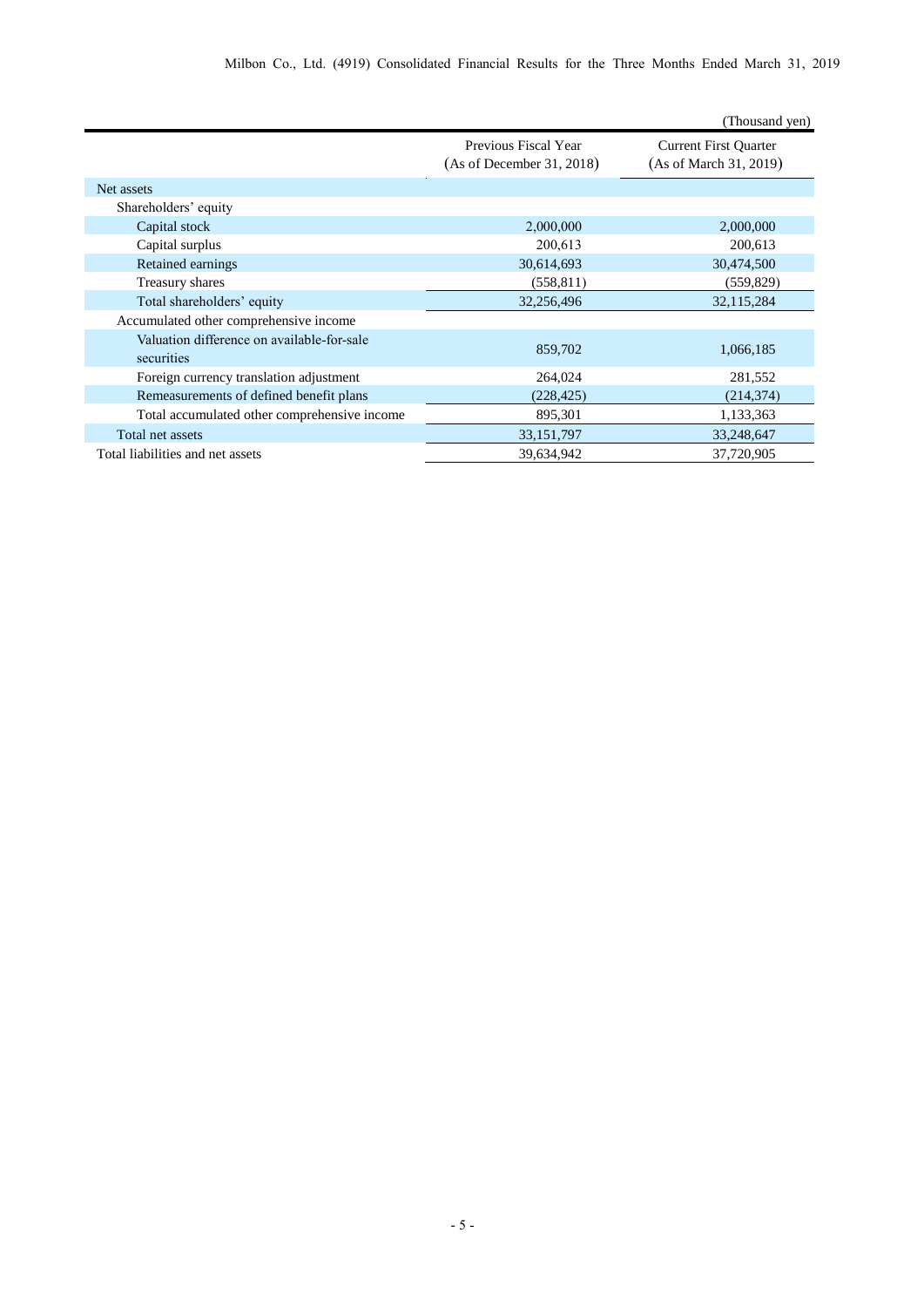## (2) Quarterly Consolidated Statements of Earnings and Consolidated Statements of Comprehensive Income Quarterly Consolidated Statements of Earnings Three Months Ended March 31, 2018 and 2019

|                                                        |                    | (Thousand yen)     |
|--------------------------------------------------------|--------------------|--------------------|
|                                                        | Three Months Ended | Three Months Ended |
|                                                        | March 31, 2018     | March 31, 2019     |
|                                                        | (January 1, 2018 - | (January 1, 2019 - |
|                                                        | March 31, 2018)    | March 31, 2019)    |
| Net sales                                              | 7,592,773          | 7,886,303          |
| Cost of sales                                          | 2,422,487          | 2,573,100          |
| Gross profit                                           | 5,170,286          | 5,313,202          |
| Selling, general and administrative expenses           | 3,780,210          | 4,048,095          |
| Operating income                                       | 1,390,075          | 1,265,107          |
| Non-operating income                                   |                    |                    |
| Interest income                                        | 1,672              | 2.820              |
| Dividend income                                        | 192                | 232                |
| Share of profit of entities accounted for using equity | 764                | 7,951              |
| method                                                 |                    |                    |
| Foreign exchange gains                                 |                    | 5,726              |
| Company house defrayment income                        | 14,900             | 9,644              |
| Other                                                  | 5,576              | 6,977              |
| Total non-operating income                             | 23,105             | 33,351             |
| Non-operating expenses                                 |                    |                    |
| Sales discounts                                        | 148,648            | 136,020            |
| Foreign exchange losses                                | 55,554             |                    |
| Other                                                  | 79                 | $\overline{2}$     |
| Total non-operating expenses                           | 204,282            | 136,023            |
| Ordinary income                                        | 1,208,898          | 1,162,435          |
| Extraordinary income                                   |                    |                    |
| Gain on sales of non-current assets                    | 9                  | 767                |
| Gain on sales of investment securities                 | 305,980            |                    |
| Total extraordinary income                             | 305,990            | 767                |
| <b>Extraordinary losses</b>                            |                    |                    |
| Loss on retirement of non-current assets               | 338                | 25                 |
| Total extraordinary losses                             | 338                | 25                 |
| Profit before income taxes                             | 1,514,551          | 1,163,176          |
| Income taxes - current                                 | 435,335            | 133,555            |
| Income taxes - deferred                                | 4,359              | 187,621            |
| Total income taxes                                     | 439,694            | 321,177            |
| Profit                                                 | 1,074,856          | 841,999            |
| Profit attributable to owners of parent                | 1.074.856          | 841.999            |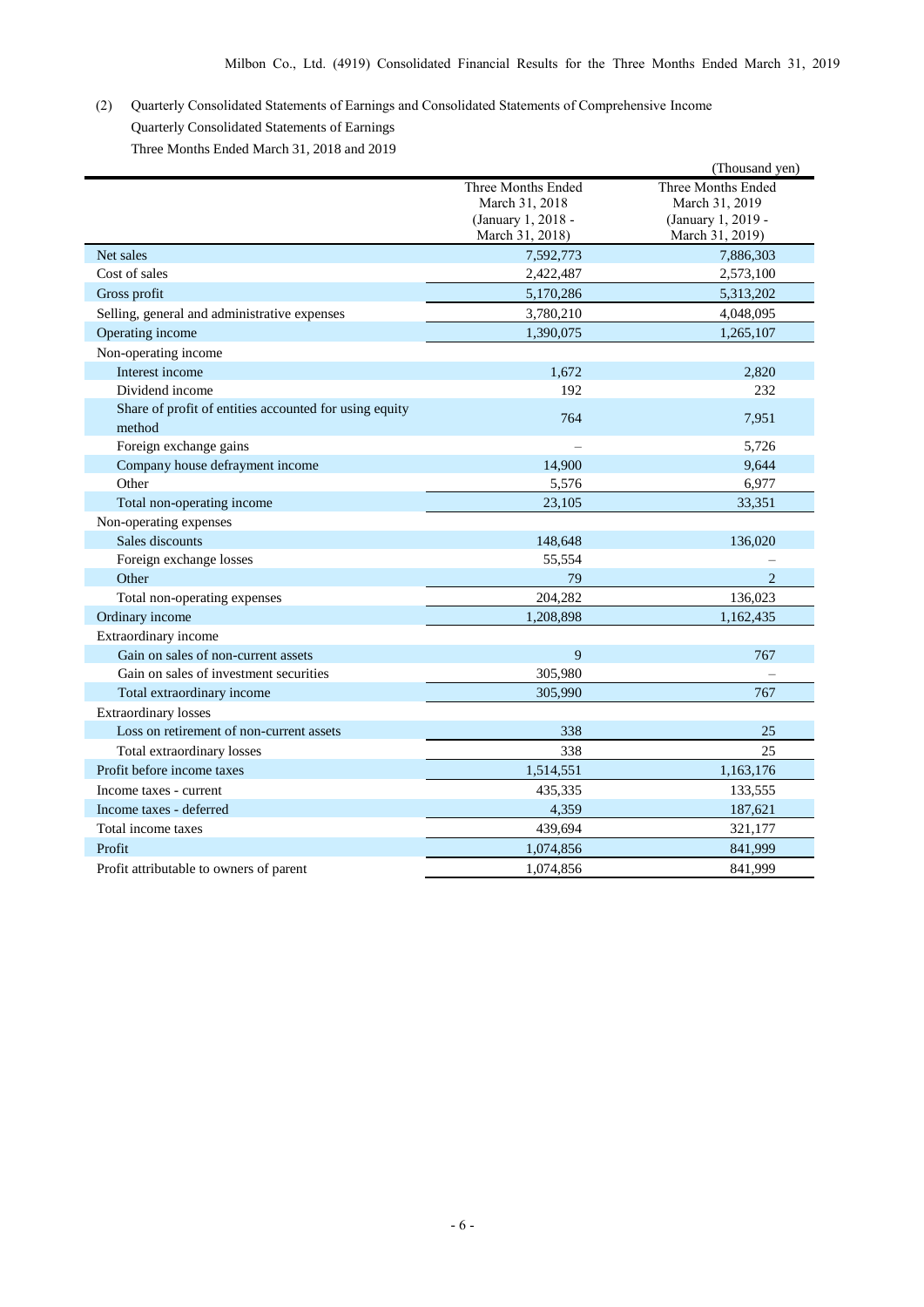Quarterly Consolidated Statements of Comprehensive Income

| Three Months Ended March 31, 2018 and 2019 |  |  |  |
|--------------------------------------------|--|--|--|
|                                            |  |  |  |

|                                                                                                                                                         |                                                                               | (Thousand yen)                                                                |
|---------------------------------------------------------------------------------------------------------------------------------------------------------|-------------------------------------------------------------------------------|-------------------------------------------------------------------------------|
|                                                                                                                                                         | Three Months Ended<br>March 31, 2018<br>(January 1, 2018 -<br>March 31, 2018) | Three Months Ended<br>March 31, 2019<br>(January 1, 2019 -<br>March 31, 2019) |
| Profit                                                                                                                                                  | 1,074,856                                                                     | 841,999                                                                       |
| Other comprehensive income                                                                                                                              |                                                                               |                                                                               |
| Valuation difference on available-for-sale securities                                                                                                   | 135,978                                                                       | 206,483                                                                       |
| Foreign currency translation adjustment                                                                                                                 | (88, 182)                                                                     | 17,527                                                                        |
| Remeasurements of defined benefit plans, net of tax                                                                                                     | (4,331)                                                                       | 14,051                                                                        |
| Total other comprehensive income                                                                                                                        | 43,464                                                                        | 238,062                                                                       |
| Comprehensive income                                                                                                                                    | 1,118,321                                                                     | 1,080,061                                                                     |
| Comprehensive income attributable to                                                                                                                    |                                                                               |                                                                               |
| Comprehensive income attributable to owners of<br>parent                                                                                                | 1,118,321                                                                     | 1,080,061                                                                     |
| Comprehensive income attributable to<br>the contract of the contract of the contract of the contract of the contract of the contract of the contract of |                                                                               |                                                                               |

non-controlling interests – –